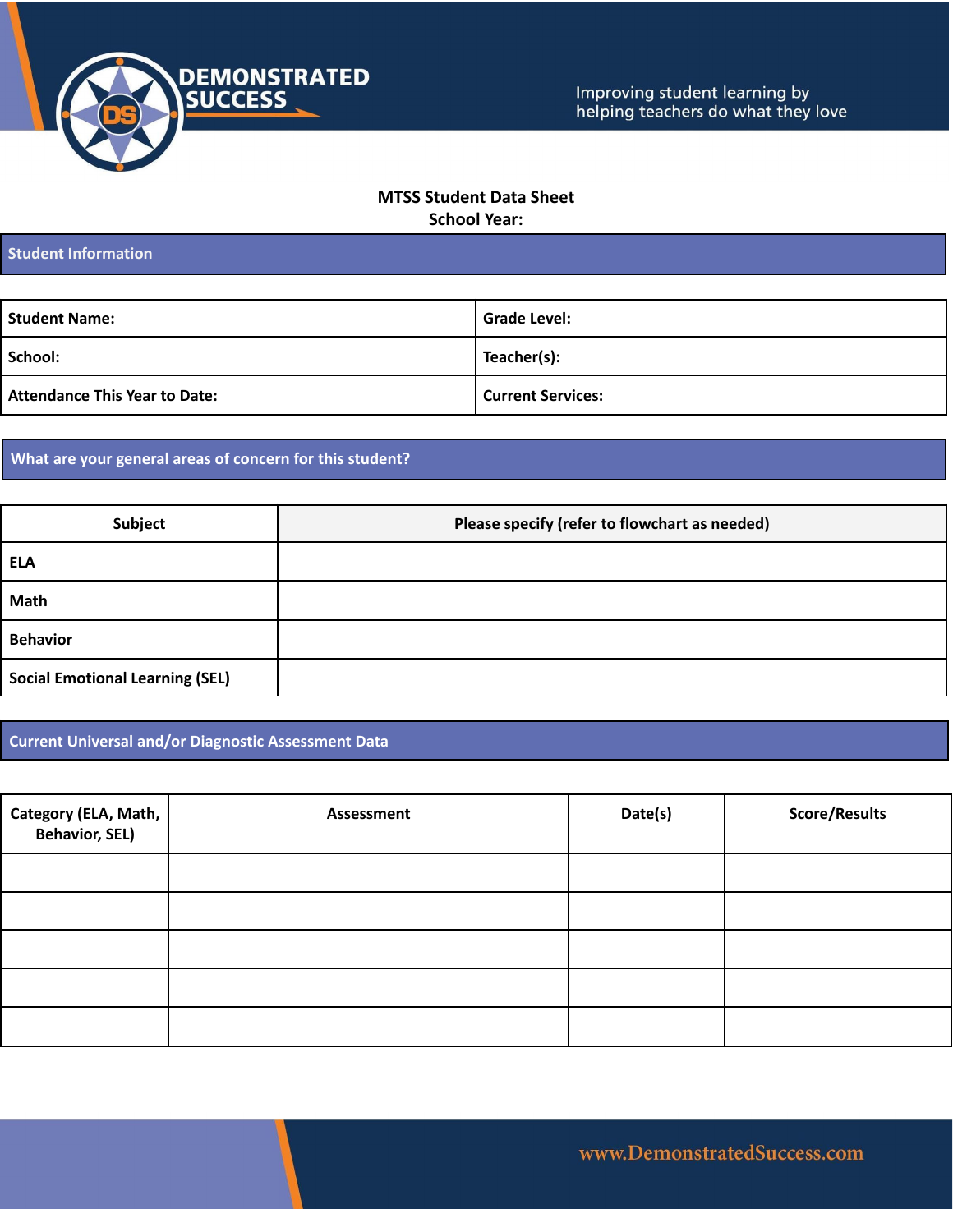

## **What interventions have you already tried or are trying with this student?**

| Academic   |  |
|------------|--|
| Behavior   |  |
| <b>SEL</b> |  |

| <b>Progress Monitoring Data and Outcomes Tier 1</b> |                       |                |
|-----------------------------------------------------|-----------------------|----------------|
| Date                                                | Strategy/Intervention | <b>Results</b> |
|                                                     |                       |                |
|                                                     |                       |                |
|                                                     |                       |                |

| Date | <b>Outcome/Determination</b>                                                                                                   |
|------|--------------------------------------------------------------------------------------------------------------------------------|
|      | Student is making progress within Tier 1. Continuing with Tier 1 intervention & strategies with<br>adjustments is recommended. |
|      | Student has met their Tier 1 goals. No future intervention or support(s) are needed.                                           |
|      | Student has NOT met Tier 1 goals. A Tier 2 plan will be developed.                                                             |

**Notes:**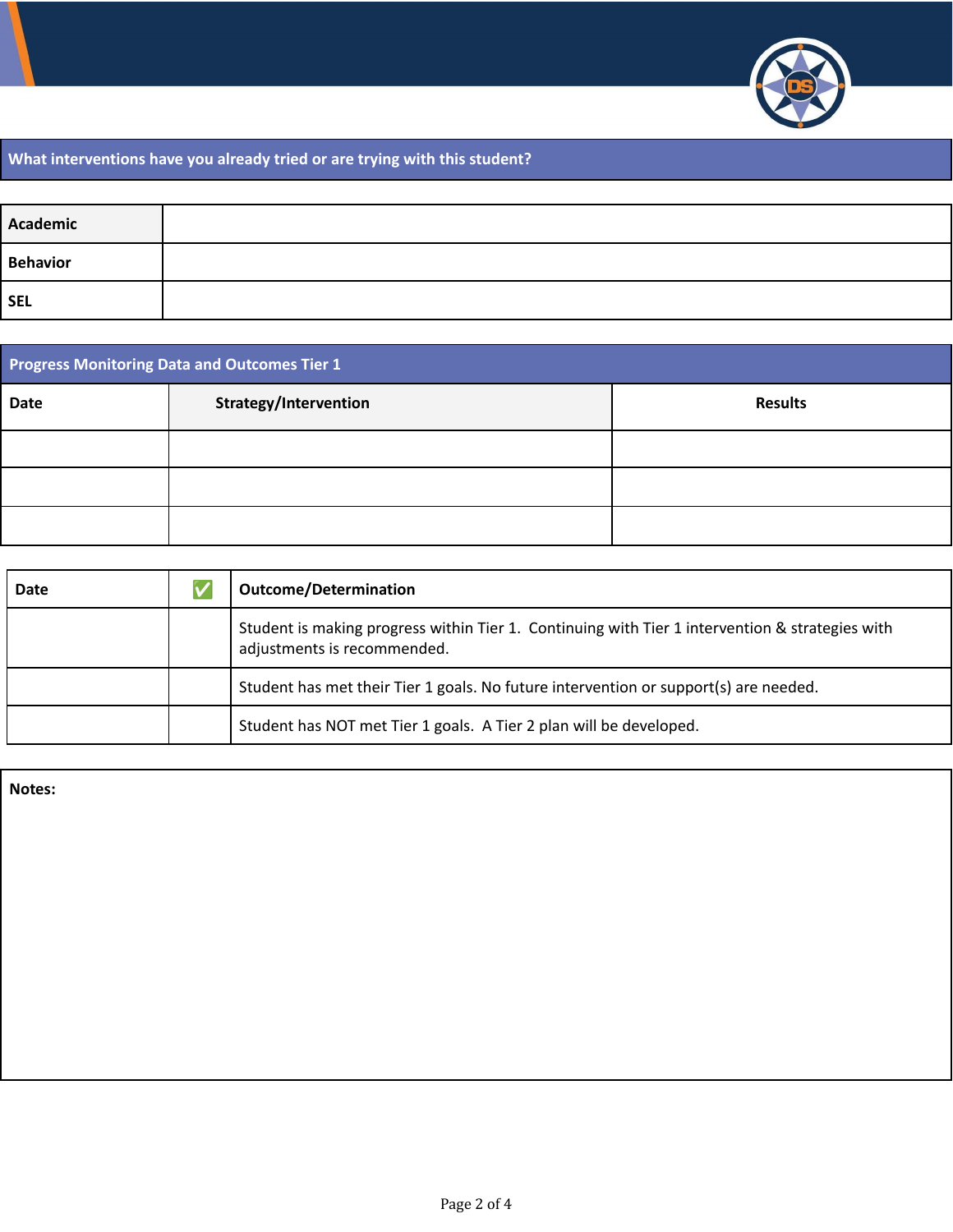

| Progress Monitoring Data and Outcomes Tier 2 |                       |                |
|----------------------------------------------|-----------------------|----------------|
| <b>Date</b>                                  | Strategy/Intervention | <b>Results</b> |
|                                              |                       |                |
|                                              |                       |                |
|                                              |                       |                |

| Date | <b>Outcomes/Determination</b>                                                                                                  |
|------|--------------------------------------------------------------------------------------------------------------------------------|
|      | Student is making progress within Tier 2. Continuing with Tier 2 intervention & strategies with<br>adjustments is recommended. |
|      | Student has met their Tier 2 goals and no future intervention or support(s) are needed.                                        |
|      | Student has NOT met Tier 2 goals. A Tier 3 plan will be developed.                                                             |

**Notes:**